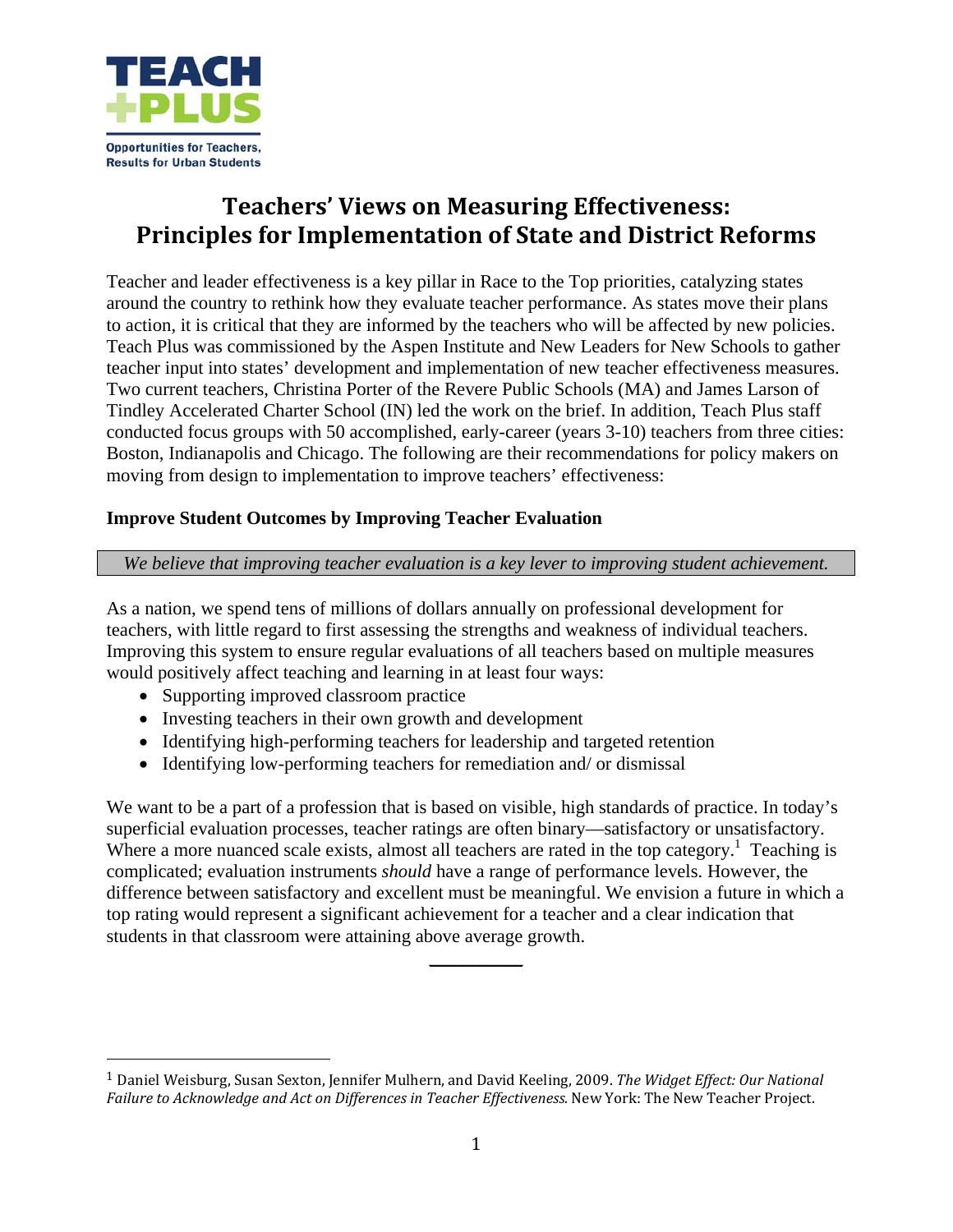

# **Link Teacher Effectiveness to Student Learning**

## *We believe student growth data is an essential part of teacher evaluation.*

As teachers who entered the classroom in an era of standardized assessments, student performance data is an important tool that we use to understand our students' progress and our role in accelerating it. We evaluate ourselves based on our students' data and agree that data should play a role in how supervisors evaluate us. We must be clear, though, that all assessments are not created equal. As connections are made between student and teacher performance, we urge the use of assessments that, in combination:

- Measure student growth in addition to absolute performance
- Are administered multiple times during the year
- Provide us immediate, deliverable feedback on students' strengths and weaknesses
- Are aligned to our standards, curriculum, and annual state assessments

Formative assessments that have these qualities will allow us to monitor our own practice and give us insight into the academic needs of our students.

We have real concerns about being evaluated solely based on students' scores on once-annual state tests designed to determine whether students are reaching grade-level standards. Those of us who teach students who begin the year far below grade level and/ or have classes with high student mobility could be making major gains with a stable core of students but have few students who attain proficiency. Creating disincentives for the best among us to work in high-need classrooms could be the result, and this outcome would be unacceptable. For this new dimension of evaluation to be implemented without alienating teachers, the assessments that are used must be seen as credible and reliable by teachers themselves.

#### **Ensure High Quality Evaluators**

#### *Evaluation will only promote teacher efficacy if evaluators are credible and competent.*

 $\overline{\phantom{a}}$ 

The purpose of evaluation is to improve teacher practice. This can only happen if (1) performance expectations are clear and measurable and (2) evaluators are knowledgeable and well-trained. Too often, when we are evaluated, it is a "show" that occurs at a pre-arranged time, by an administrator who is never otherwise in our classroom, and who is unfamiliar with the curriculum for our grade and subject. We want regular, specific feedback on our everyday instruction from leaders whose expertise we trust.

We believe that *peer* evaluation is an opportunity for teacher leadership that would appeal to many strong teachers and help to retain them in our classrooms. The Washington, DC Public Schools,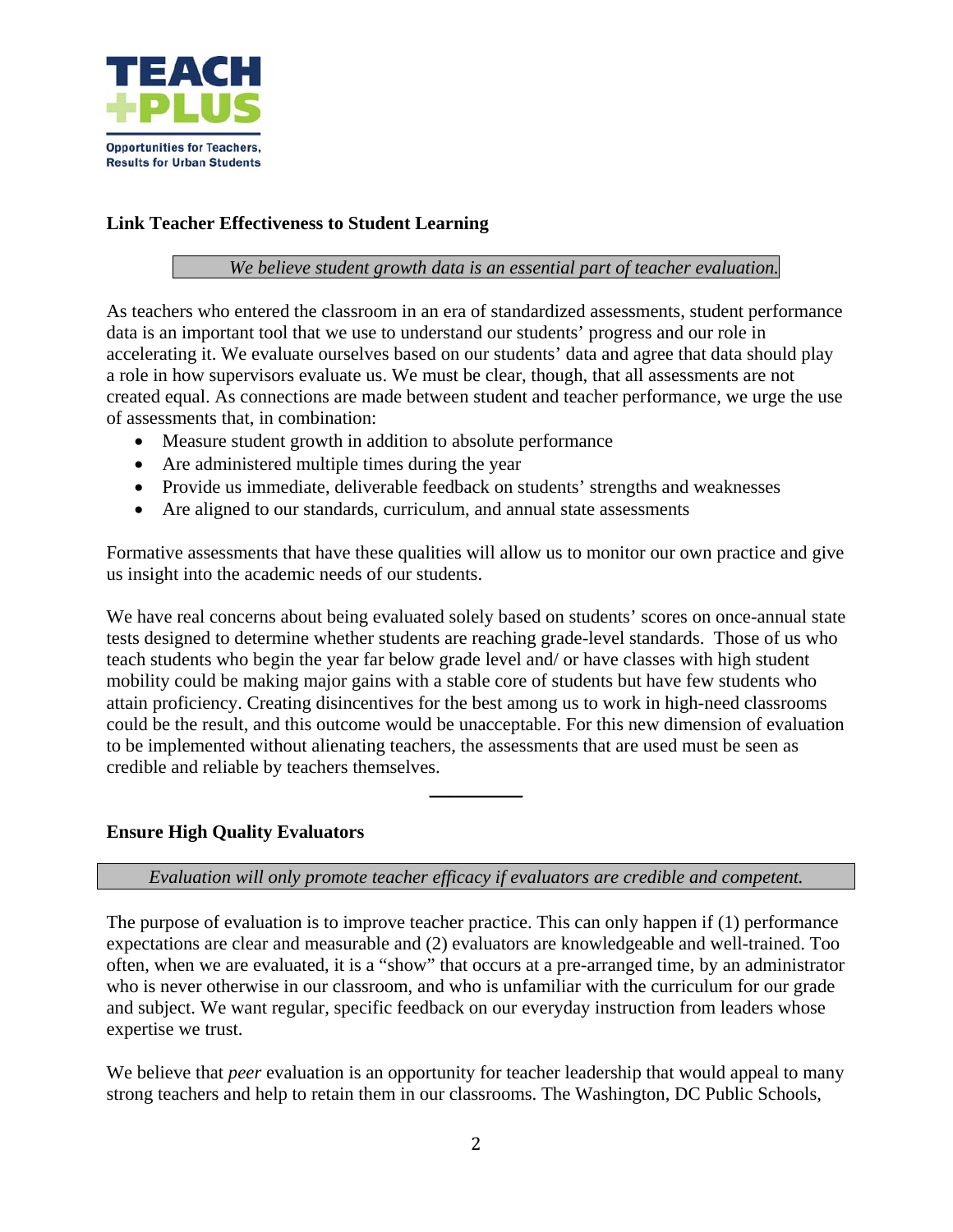

for example, recently overhauled its evaluation system and now uses both principals and Master Educators to conduct teacher observations. Districts around the country such as Toledo and Cincinnati (OH) have been using Peer Assistance and Review programs for years. As professionals, we value the wisdom and credibility of those who remain in classrooms alongside us.

We urge that attention and resources be devoted to training evaluators. Building sophisticated and precise tools for evaluation without concurrent attention to training of evaluators will doom the work to having little positive impact on teachers or students.

 $\frac{1}{2}$ 

# **Promote a Culture of Accountability**

*School and district leaders must be held to the same high standards for promoting teacher growth as teachers are for promoting student growth.* 

Accountability must be shared by all adults in the system, with measurable expectations at each level. School and district administrators are responsible for creating the conditions under which teachers can be successful with students. This includes ensuring access to:

- **Curriculum** aligned to state learning standards in all grades and subjects
- **Time** for common planning and collaboration
- **Ongoing support** in the form of coaching, mentoring and relevant professional development
- **Positive working conditions,** such as a clean, safe, engaging learning environment

As teachers, we want to work in a building where we are learning alongside our students. We want our practice to become more public than the "closed-door" model of a bygone era. We want to be observed often—both formally and informally. We want to debrief our classroom observations, look at data with colleagues and administrators and try new methods with our students. Across schools that operate this way and those that do not, a defining difference is the adult culture of the school. Teachers and administrators, too often separated as "us versus them," must be accountable to one another in a shared effort to improve student learning.

 $\frac{1}{2}$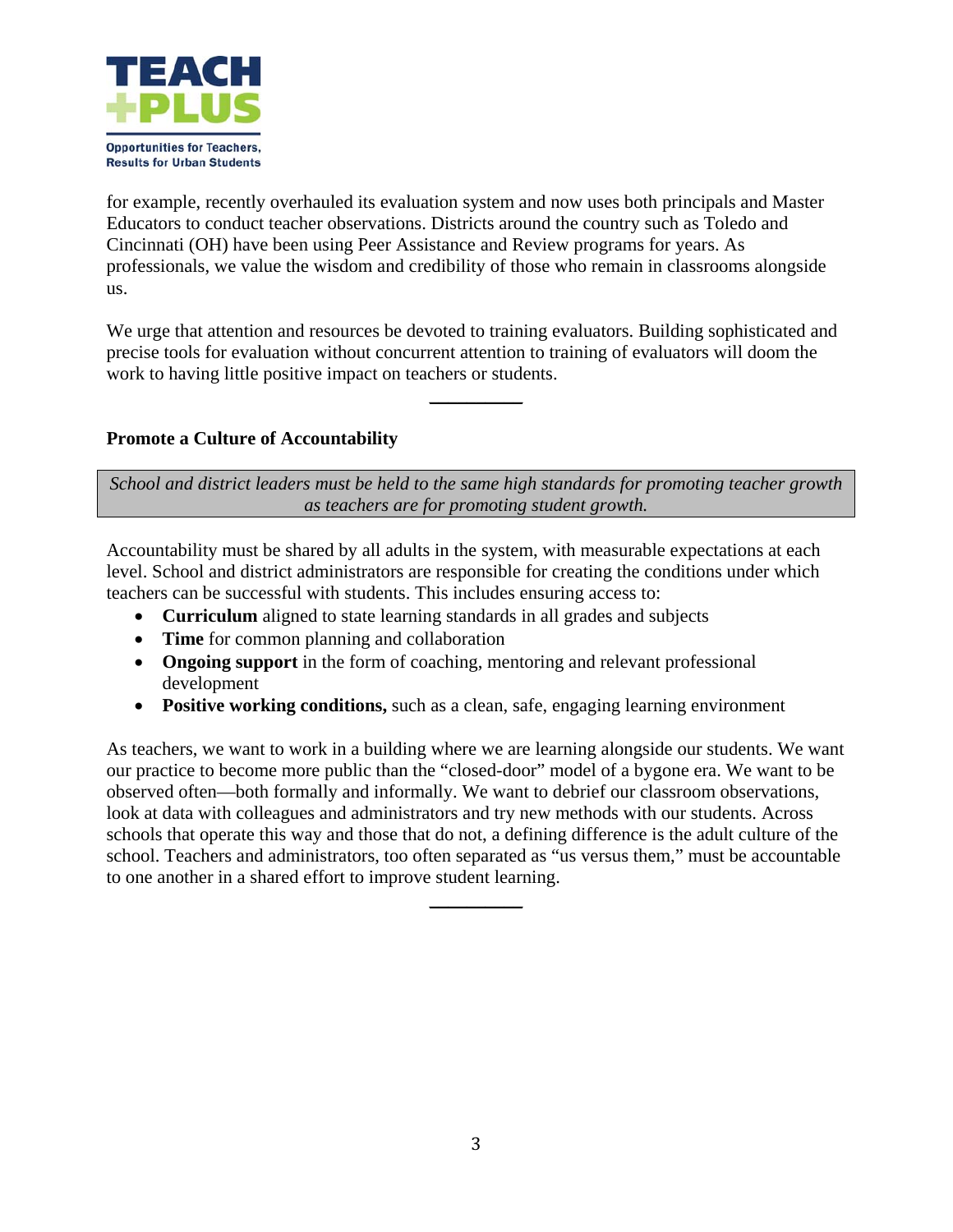

# **Communicate, Communicate, Communicate**

## *Teachers need information on why their effectiveness matters to their students and how it will be measured.*

The research on teacher effectiveness creates a sense of urgency for all who read it. Three years of highly effective teachers could close the achievement gap,  $\frac{3}{2}$  yet poor and minority students are least likely to have access to those teachers.<sup>3</sup> Research like this has been the catalyst for sweeping changes in federal, state and district policy. The irony is that most teachers are unaware of this research. Without this critical information, policies that might be intended as pro-teacher (designed to promote and value effectiveness) risk being labeled as anti-teacher (designed to be punitive).

Effective communication is the path to teacher support for these initiatives. Policy makers must be prepared to answer the following questions:

- *What is your vision of effective teaching?* How do my students benefit if I am an effective teacher? How will I be supported to become more effective, especially in areas that I find challenging? How do I benefit from being identified as an effective teacher?
- *How is effectiveness determined?* What is the difference between measuring growth and absolute performance? In addition to student growth, what measures will be used to evaluate my effectiveness?
- *In what ways will you involve teachers in developing tools to measure effectiveness?*

This last question is perhaps most important. We hope that the policy focus on effectiveness in teaching can spur a transformation in the profession, but we believe that transformation must be owned by teachers. We were inspired when President Obama advocated for reform done "with teachers, not to them." We hope we can be a part of realizing that vision.

<sup>2</sup> Robert Gordon, Thomas J. Kane and Douglas O. Staiger, 2006. *Identifying Effective Teachers Using Performance on the Job.* Washington, DC: The Brookings Institution.

<sup>3</sup> Heather Peske and Kati Haycock, 2006. *Teaching Inequality: How Poor and Minority Students Are Shortchanged on Teacher Quality*. Washington, D.C.: The Education Trust.